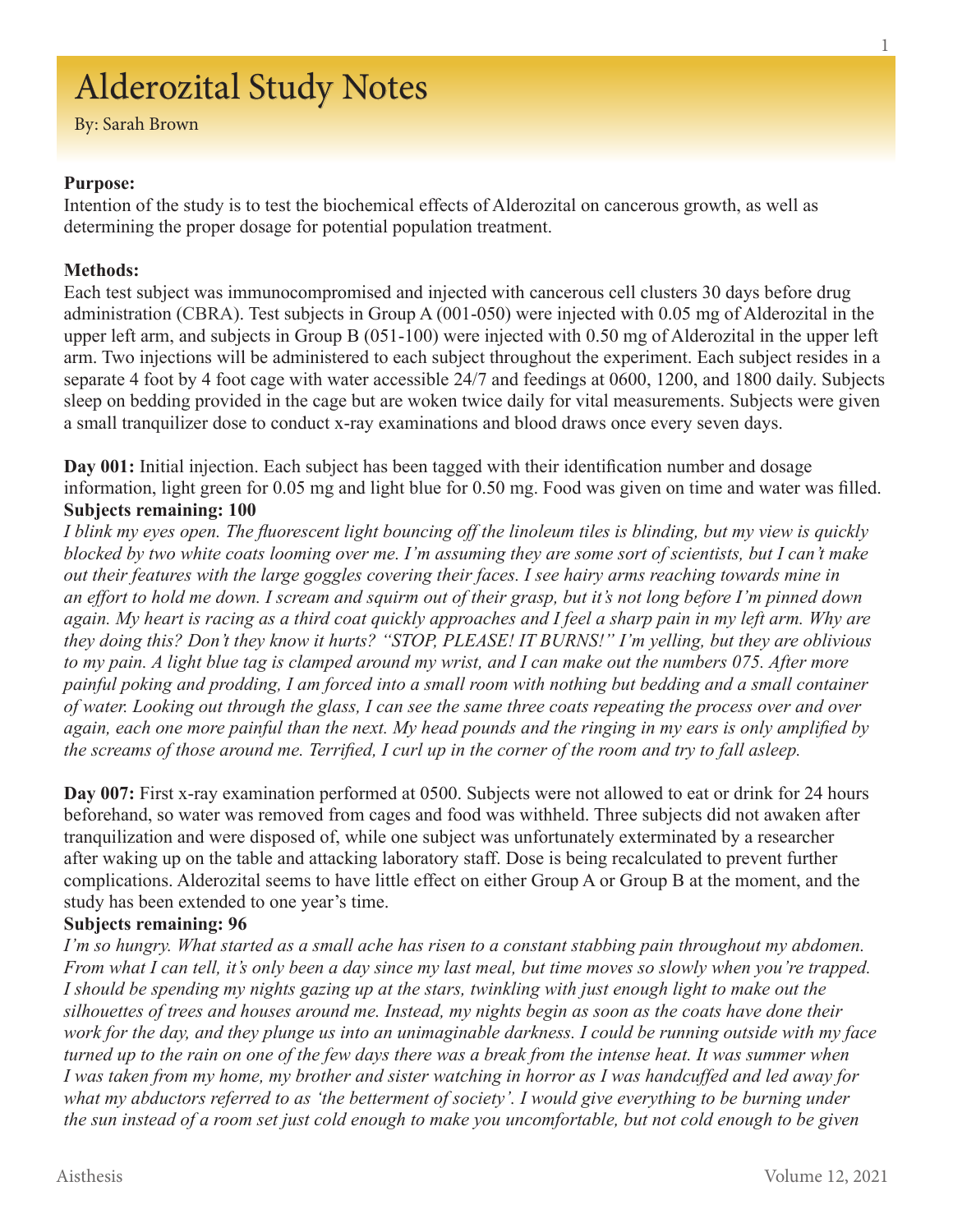*a blanket. They even took our water away, as if it wasn't a necessity, as if my reflection staring back at me wasn't the only thing keeping me sane. The lights flicker twice before turning on, as they always do. But today something seems different. A large machine is wheeled in on a cart, and on the bottom is a cooler labeled 'TRANQUILIZER'. My heartbeat starts to quicken. Going one by one down the first row of cages, they force each one of us into a corner and jab the needle in our neck. I watch as countless around me crumble to the floor and are forced into the machine, with a small black and white picture popping up on a backlit screen. I can feel the blood rushing through my body as the door to my cage opens and I spin around to see a coat approaching me with a very shaky needle in his claws. I try to run but am caught by another coat at the door, and I feel the far too familiar prick of the needle entering my skin as my vision starts to fade to that same unimaginable black.* 

**Day 79:** X-rays are beginning to show mass shrinkage. However, bloodwork is beginning to come back with abnormal levels of potassium, phosphate, and calcium, possibly a part of tumor lysis syndrome. Kidney function is also being monitored, but now will be tracked as well. Some subjects, specifically in Group B, have begun vomiting and/or refusing food. There has been a loss of appetite and increase in fatigue in both groups, both shown through observational notes and weight measurement tracking. If the trend continues, subjects may be placed on a feeding tube in efforts to provide nutrients until the end of the study. Reminding each other that this research is being done to benefit all animal populations (FBRadmin).

# **Subjects remaining: 91**

*I've lost count of how many days we have been here. I'm starting to feel tired all the time and don't know if it's from never leaving the cage or that I've begun throwing up the food I'm given. Those around me are not doing*  well either, but some are definitely better than others. The initial fear has begun to wear off for most of us, *and I can tell many have already given up on ever escaping this torturous cycle. Though my body is ready to succumb, the feeling of the cool floor on my face keeps my senses engaged as I try to pay attention to the coats at the nearest workbench. I've been able to pick up on some conversations while here, and apparently, we are all part of a cancer drug study that could be used to treat their species. Even though it would make more sense to test on their own kind, we share 95% of our genes with them and serve as easier subjects (UAR). For such an important test group, they treat us like shit. I've heard them talk about plenty of other alternatives as well, such as computer modeling or in-vitro testing, so I am clueless as to why they are resorting to testing us (Lingel). Today seems to be an especially heated argument about how to slow the "progression of their*  conditions" as the tall coat with glasses phrased it. There are multiple voices shouting back and forth, and while the tension in the room is concerning, a small part of me is hopeful they have realized this study is *pointless and are willing to let us go. Then one of the coats says something with a tone that sends shivers down the back of my spine: "So what if they all die?! They're nothing but subjects." I hear a frustrated response and the clang of a metal object being pushed to ground, and slowly roll over just in time to see the* white tail of a coat disappear through the doorway. I can't say I don't blame them; we all would leave if we *could. The words echo in the back of my head: nothing but subjects…* 

**Day 144:** The majority of Group B has been placed on tube-feeding, and roughly half of Group A will be making the transition this week. The subjects seem to have vision issues arising as well, but cannot be properly diagnosed without a thorough eye examination. X-ray results are beginning to show a slight decrease in the rate of mass shrinkage but an increase in healthy cell death. This could be a serious complication. **Subjects remaining: 86**

*I wake up from my last 'imaging session' with a small tube coming out of my nose. There is a repulsive taste in the back of my mouth, but neither coughing nor attempting to move the tube seems to help. I'm assuming this is supposed to replace the food they were giving us, and it is a bit of a relief to not waste the energy on chewing. When the lights flicker on my eyes frantically scan the room to see what tortures we are going to be put through today, but my vision is completely cloudy. Could this have been on purpose? Yet another way to*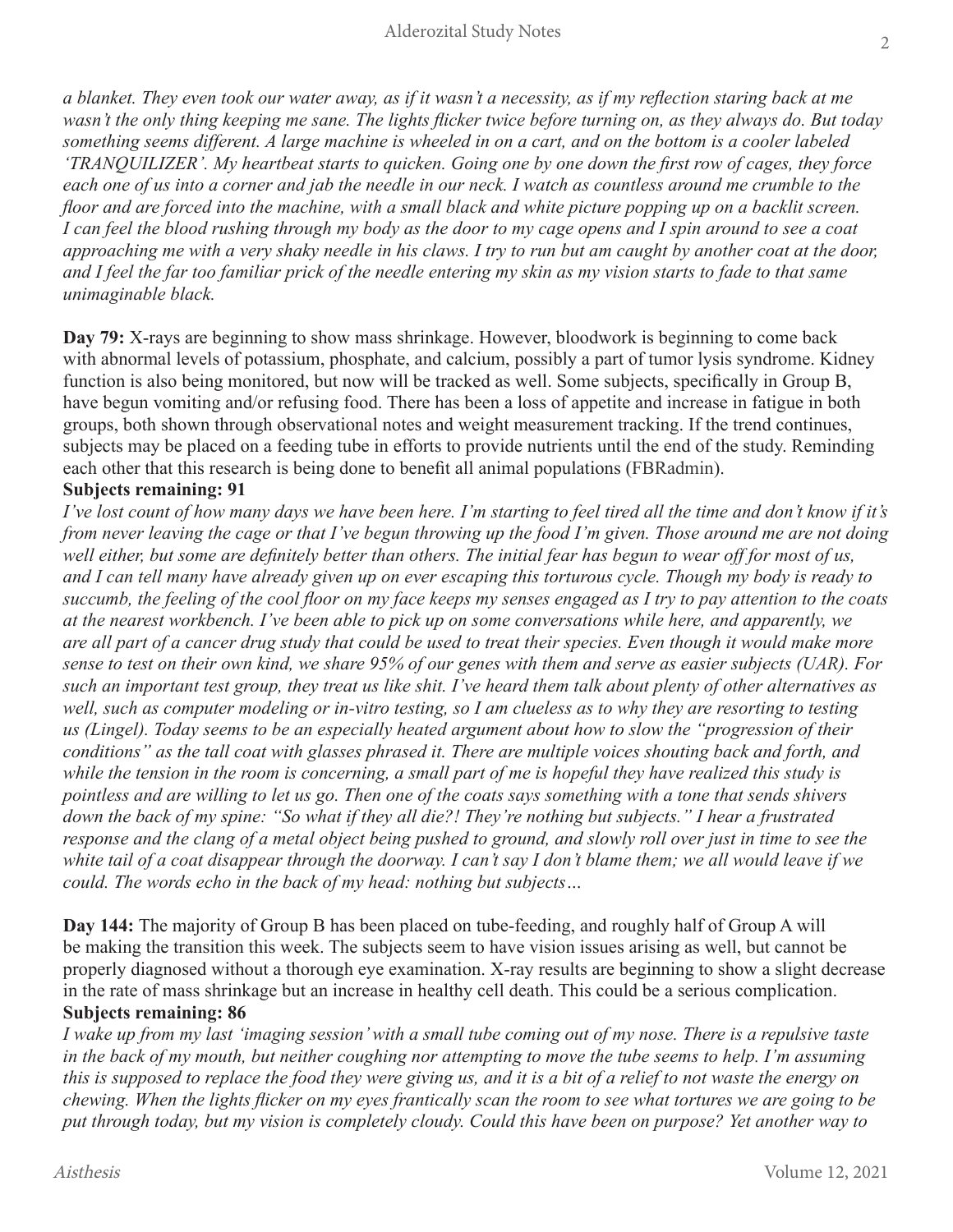*keep us from fighting back? I push myself up to my feet and try to drag myself to the front of the cage to get a better view, but I trip over the water sitting on the floor and slam my face into the glass. Blood starts to trickle down the left side of my face and I hold my head in my hands for a minute before trying to get up again. Tears start to well up in the corners of my eyes, and I fight back to urge to scream or punch the wall with frustration. One of the coats looks over at me and quickly scribbles something in her notebook, then continues on with her preparations.* 

**Day 183:** Halfway point of the study. Alderozital is re-administered to the remaining subjects with the same dosage, Group A with 0.05 mg of Alderozital and Group B with 0.50 mg of Alderozital in the upper right arm instead to prevent resticking injury. All subjects have been placed on tube-feeding, but some don't seem to be responding positively. Hair on all subjects has been lost and skin is becoming red and itchy. **Subjects remaining: 69** 

*The needles don't hurt anymore as they enter my skin, but the shock of the cold liquid flowing directly into my veins sends me into a trembling fit. I used to be able to distinguish between the coats, but my eyesight has gotten so bad that I can only see basic shapes if they are directly in front of me. I can feel the hair that has*  fallen off of my entire body as I try to walk across the floor of my uncleaned cage in an effort to get away from *my attacker. There is a constant ache throughout my entire body, with sharp pains jumping from my stomach to my chest and back through to my fingertips. What hurts even more than this are the questions burning into my brain: Why would they be giving us the same drug as the first time? It obviously is doing more harm than good, but I have no way of telling them that directly. Have they not heard our pained screams? Our cries for mercy? Is the death of those around me truly so irrelevant to them that they choose to continue this torture?* 

**Day 247:** Second dose has proven detrimental. There are extreme declines in all aspects of health throughout both groups. X-ray results show no mass shrinkage but complete destruction of surrounding cell tissues. Symptoms are now being treated in efforts to keep the subjects alive for the entirety of the study. We are also seeing behavioral changes in the subjects, either little/no movement throughout the day or extremely aggressive behavior when handled. One researcher was bitten by a subject, and an incident report had to be filed. Vital measurements are now only performed once a day to minimize the threat to researchers.

# **Subjects Remaining: 38**

*All of the cages around me are empty, but I can hear faint whimpers from across the room, solidifying the fact that there are still others suffering with me. Sometimes I can hear subjects trying to fight back against the researchers, either in frustration or in agony, attacking anything tangible causing them pain. I just don't have the energy anymore. Even little movements are exhausting and each time I am poked or prodded, it feels as if my skin is being ripped off. But there's no way for the researchers to know this pain. They are only focused on the numbers and tangible data, and I gave up on trying to tell them my ailments a long time ago. There truly is no more hope of any of us escaping. Even if we were released, functioning normal in society would be impossible. We have no control of our bodies, our lives, or even our minds at this point. Imagine having your body left to science with you still in it (Bell).*

**Day 265:** The study was cut 100 days short to ensure subjects reached the 'completion' phase. The remaining subjects were euthanized and autopsies were performed. Any cancerous growth was removed from the body and examined under a microscope, while the brain was cut into cross-sections and viewed with imaging. After all useful data was collected, remaining materials were placed into biohazard containers for disposal and cremation. A total of 12 subjects survived the full study, with 11 remaining in Group A and only 1 remaining in Group B (Lingel). Data will be thoroughly analyzed and conclusions will be made in the near future. **Subjects remaining: 0**

#### *(...)* **Conclusions:**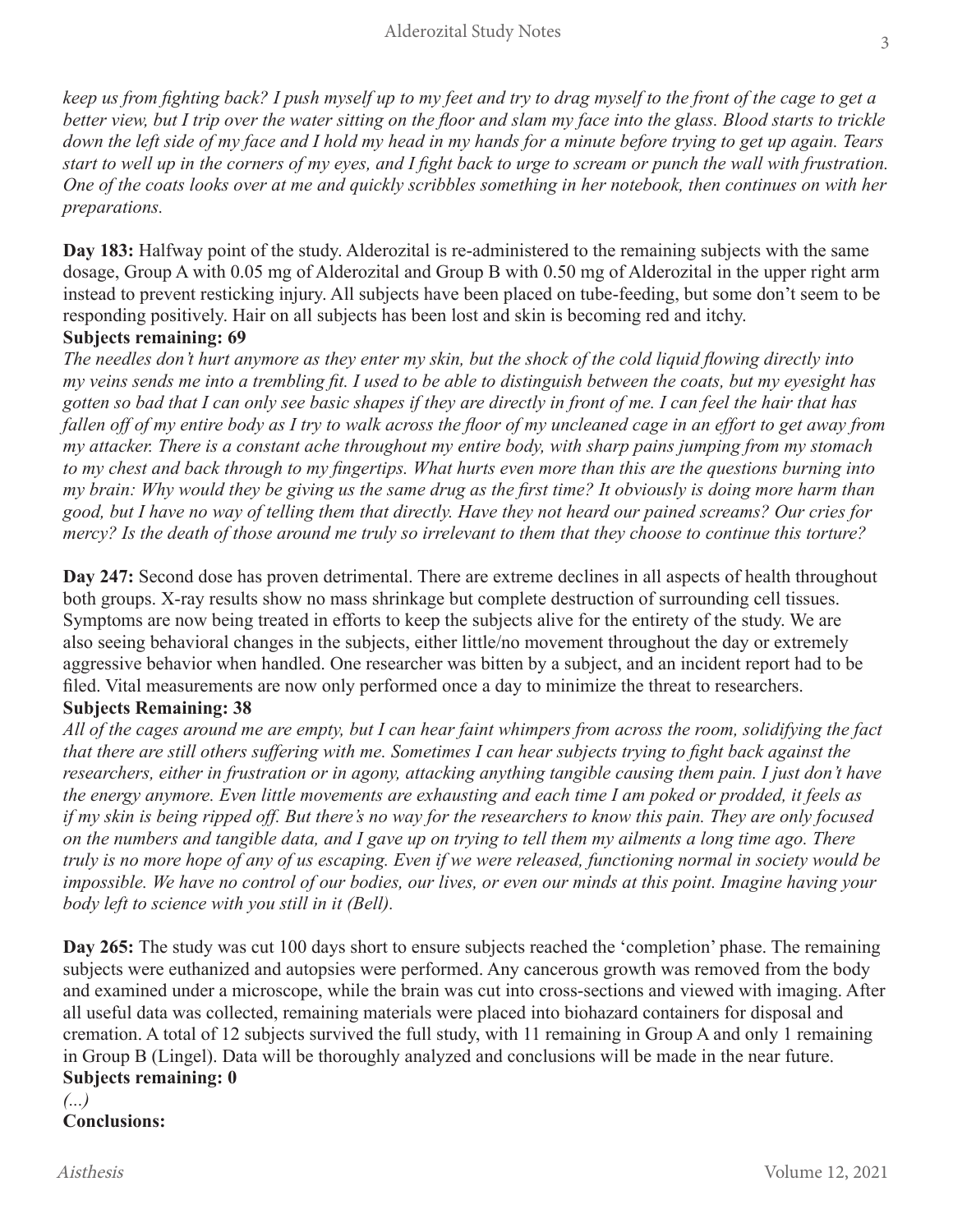Alderozital could effectively treat cancerous masses but has extremely detrimental side effects that would have to be combated. Human subject studies found symptoms such as nausea, vomiting, abnormal blood count levels, fatigue, hair loss/thinning, cloudy vision, and nerve damage (Cancer Research UK). Serious cases could result in tube-feeding, as well as severe skin damage and death. Further testing should be done on humans to determine the proper dosage and attenuation of symptoms before moving on to animal trials. **Signed off by Rat Research Co.** 



Author's Note – In searching for research relating to discourse in my major for an Honors Writing Across the Curriculum course paper, I stumbled upon a satirical comic in which the humans were subjects, and the animals were the researchers ("Beauty: No Animal Cruelty"). This source piqued my interest, as it applies specifically to the use of animals in research as well as the general idea of 'putting yourself in someone else's shoes. The paper itself is intended to be more ambiguous so it would have a stronger shock factor at the end. This piece is meant to make you feel helpless, an unwilling participant who is also unable to properly communicate your symptoms. The question is not about how beneficial animal research is to humankind, but at what point do we check our power? How much suffering should another species endure in the name of 'science'?